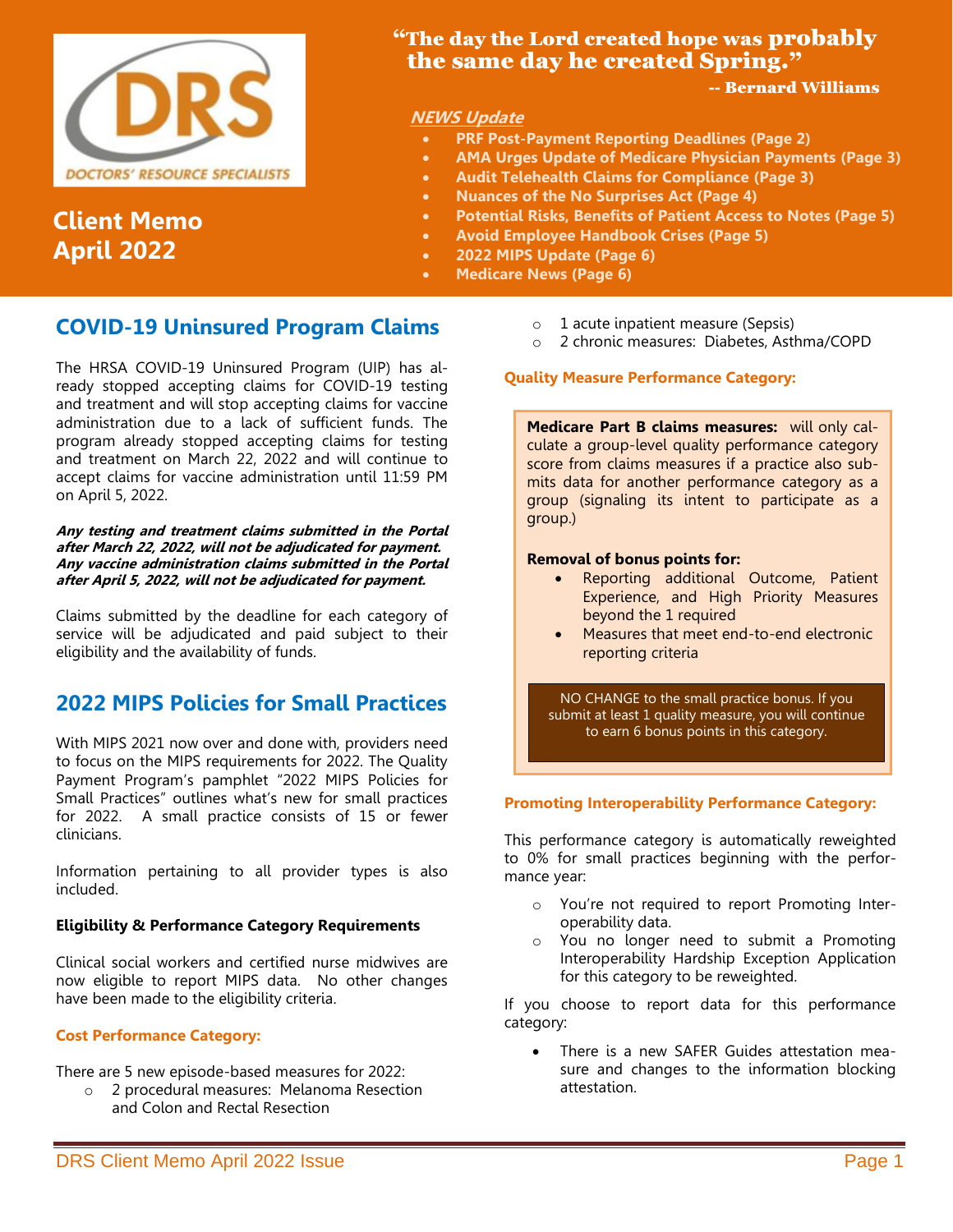- Requirements for the Public Health and Clinical Data Exchange Registry objective were updated to require reporting on these measures:
	- o Immunization Registry Reporting and Electronic Case Reporting measures.
	- o You will earn 5 bonus points for reporting any of the other 3, now optional, measures in this objective.

#### **Final Score: Performance Thresholds & Adjustments**

#### **Performance Thresholds for 2022**

- The performance threshold is set at **75 points**
	- o This is the minimum final score needed to avoid a negative payment adjustment in 2024.
- The additional performance threshold for exceptional performance is set at **89 points**
- The final score will be compared to the performance threshold (and exceptional performance threshold) to determine your payment adjustment



The 2022 performance year/2024 payment year is the FINAL YEAR for the additional adjustment for exceptional performance.

#### **Redistribution Policies for Small Practices**

For performance year 2022, the performance category redistribution policies have been updated for small practices only to more heavily weight the Improvement Activities performance category when other performance categories are reweighted.

#### **Standard weighting for small practices (Promoting Interoperability automatically reweighted)**



#### **When both the Cost and the Promoting Interoperability performance categories are reweighted:**



**When both the Quality and the Promoting Interoperability performance categories are reweighted:**



### **NOTE: The above redistribution scenario applies to everyone, not just small practices.**

# **Provider Relief Fund Post-Payment Reporting Requirements** - HRSA Bulletin

HRSA Provider Relief Fund (PRF) Recipients who received one or more payments exceeding \$10,000 in the aggregate during a **Payment Received Period** are required to report in each applicable **Reporting Time Period.** 

These reporting requirements apply to PRF General and Targeted Distributions (including the Skilled Nursing Facilities (SNF) and Nursing Home Infection Control Distribution). These reporting requirements do not apply to the Rural Health Clinic COVID-19 Testing Program or claims reimbursements from the HRSA COVID-19 Uninsured Program and the HRSA COVID-19 Coverage Assistance Fund.

Reporting must be completed and submitted to HRSA by the last date of the reporting time period. PRF recipients that do not report within the respective reporting time period are out of compliance with payment terms and conditions and may be subject to recoupment.

|          | <b>Payment Received Period</b><br>(Payments Exceeding \$10,000 in<br><b>Aggregate Received)</b> | <b>Deadline to Use</b><br><b>Funds</b> | <b>Reporting Time Period</b>       |
|----------|-------------------------------------------------------------------------------------------------|----------------------------------------|------------------------------------|
| Period 1 | April 10, 2020 to June 30, 2020                                                                 | June 30, 2021                          | July 1, 2021 to September 30, 2021 |
|          | Period 2   July 1, 2020 to December 31, 2020                                                    | December 31, 2021                      | January 1, 2022 to March 31, 2022  |
|          | Period 3 January 1, 2021 to June 30, 2021                                                       | June 30, 2022                          | July 1, 2022 to September 30, 2022 |
|          | Period 4   July 1, 2021 to December 31, 2021                                                    | December 31, 2022                      | January 1, 2023 to March 31, 2023  |

Please note that the next reporting deadline is September 30, 2022 as shown above. Reporting entities will report on their use of funds using their normal basis of accounting (e.g. cash basis, accrual basis).

For more information, please follow this link: [https://www.hrsa.gov/sites/default/files/hrsa/provider](https://www.hrsa.gov/sites/default/files/hrsa/provider-relief/provider-post-payment-notice-of-reporting-requirements-january-2021.pdf)[relief/provider-post-payment-notice-of-reporting](https://www.hrsa.gov/sites/default/files/hrsa/provider-relief/provider-post-payment-notice-of-reporting-requirements-january-2021.pdf)[requirements-january-2021.pdf](https://www.hrsa.gov/sites/default/files/hrsa/provider-relief/provider-post-payment-notice-of-reporting-requirements-january-2021.pdf)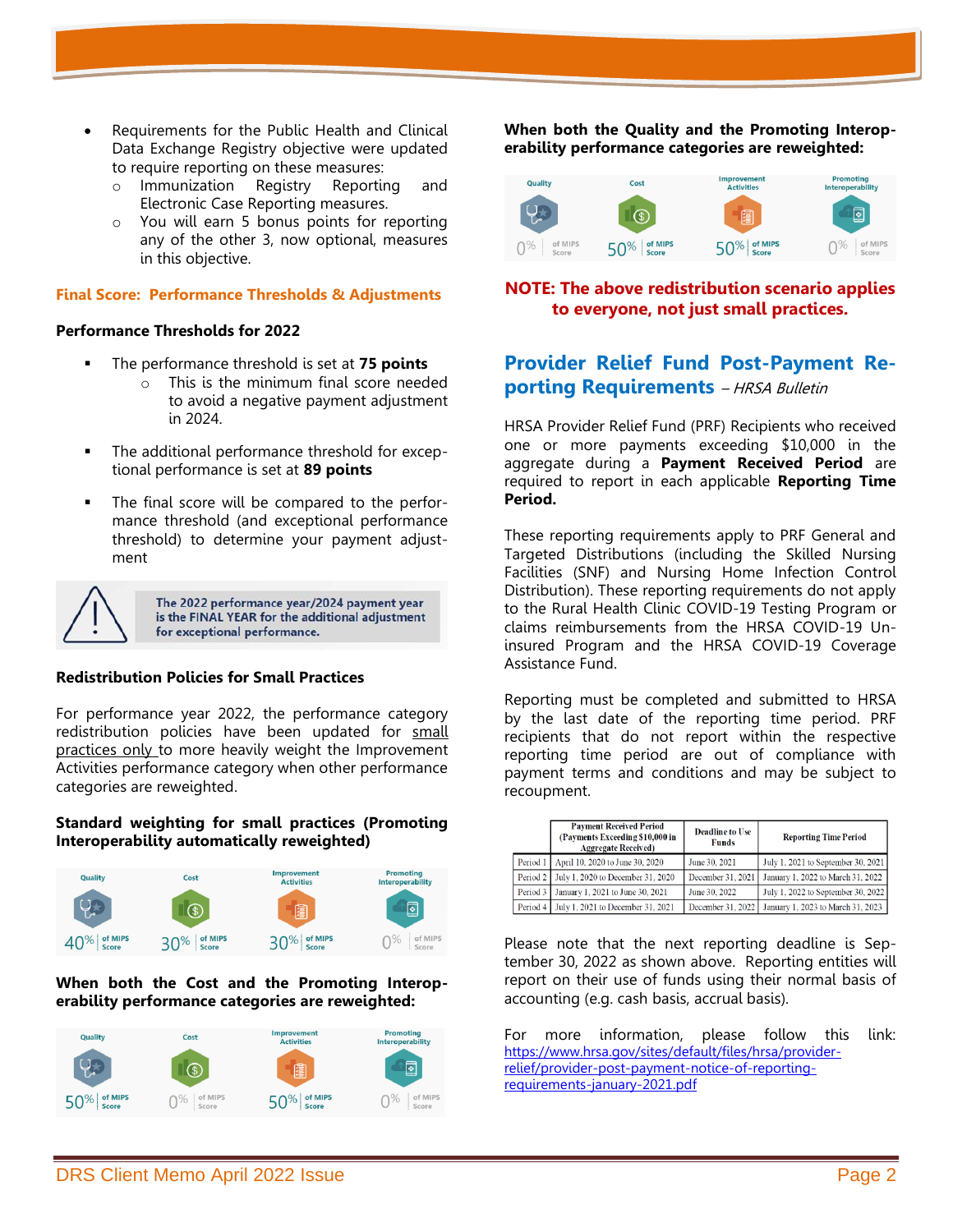# **AMA Urges Update of Medicare Physician Payment System**

The AMA urged congressional leaders to lift the freeze on Medicare physician payments and provide updates that reflect inflation and practice costs, reports Victoria Bailey, in her March 17, 2022, article for RevCycle Intelligence.

In a letter to congressional leaders, the organization expressed concerns about the MedPAC recommendation to continue the freeze on Medicare physician payment rates and the lack of an adequate annual update for the payment system.

The MedPAC report, sent to Congress on March 15, 2022, recommended that federal officials maintain Medicare reimbursement rates for physicians and not provide any increases for 2023.

The AMA noted that MedPAC cannot justify freezing Medicare physician payment rates as CMS projects an 80% increase for Medicare Advantage plans in 2023. Data from the Medicare Trustees showed that Medicare physician pay has increased by only 11% between 2001 and 2021. Around one-third of that increase includes the temporary 3.75% update set to expire this year.

In contrast, Medicare hospital and skilled nursing facility payments rates increased by more than 6% over the same period.

After being adjusted for inflation, Medicare physician payment rates have declined 2% over the last two decades, the letter noted. Meanwhile, the cost of running a medical practice has increased 39% since 2001.

The Medicare physician payment freeze is scheduled to last until 2026. Once the freeze ends, payment updates are set to resume at a rate of 0.25% per year, which is significantly below the rate of medical or consumer price index inflation, the AMA stated in the letter.

Unless Congress provides Medicare physicians with an update that reflects inflation, the gap between physician payment rates and rising inflation in medical practice costs will widen.

While the AMA expressed its gratitude to Congress for providing financial relief during the pandemic and preventing the 10% physician payment cuts in 2022, the organization urged officials to work with the physician community to develop solutions to the systematic problems with the Medicare physician payment system.

## **Audit Telehealth Claims for Compliance**

-- Renee Dustman, BS, AAPC Healthcare Business Monthly, April 2022

At AUDITCON, a virtual medical auditing conference held November 2, 2021, Leonta Williams, MBA, CPC, CPCO, CEMC, CHONC, CRC, CCS, CCDS, RHIA, Education Director at AAPC, helped conference attendees understand what the OIG and CMS are looking for in their medical reviews and audits with her presentation "Auditing Telemedicine/Telehealth," excerpts of which are presented below.

An auditor's job is to compare the provider's medical documentation to what was coded on the claim to make sure charges are accurate and services are supported by medical necessity. The problem with telehealth is that the rules for coverage are different depending on facility type and location, as well as payer.

The purpose of an internal policy is to establish which guidelines everyone in the office should follow. The auditor can then refer to the organization's internal policy for providing such services to determine compliance.

A telehealth internal policy should include:

- Clear statements of how the organization defines telehealth/telemedicine
- Role expectations
- Standards of care
- Delivery mode
- Documentation requirements
- **Billing protocol**

Everyone within the organization should understand what the requirements are for providing telehealth services before, during, and after the PHE.

Documentation should generally include:

- o Service type, reflected by the CPT code;
- o Patient/provider location;
- o Mode of delivery;
- o Patient consent;
- o Visit time; and
- o All services must meet the code description requirements

TIP: An up-to-date list of telehealth services is available for download from CMS.gov/Medicare under General Information/Telehealth. The list identifies which codes may be performed via telehealth, Medicare coverage status, whether the service can be furnished using audioonly interaction, and any Medicare payment limitations.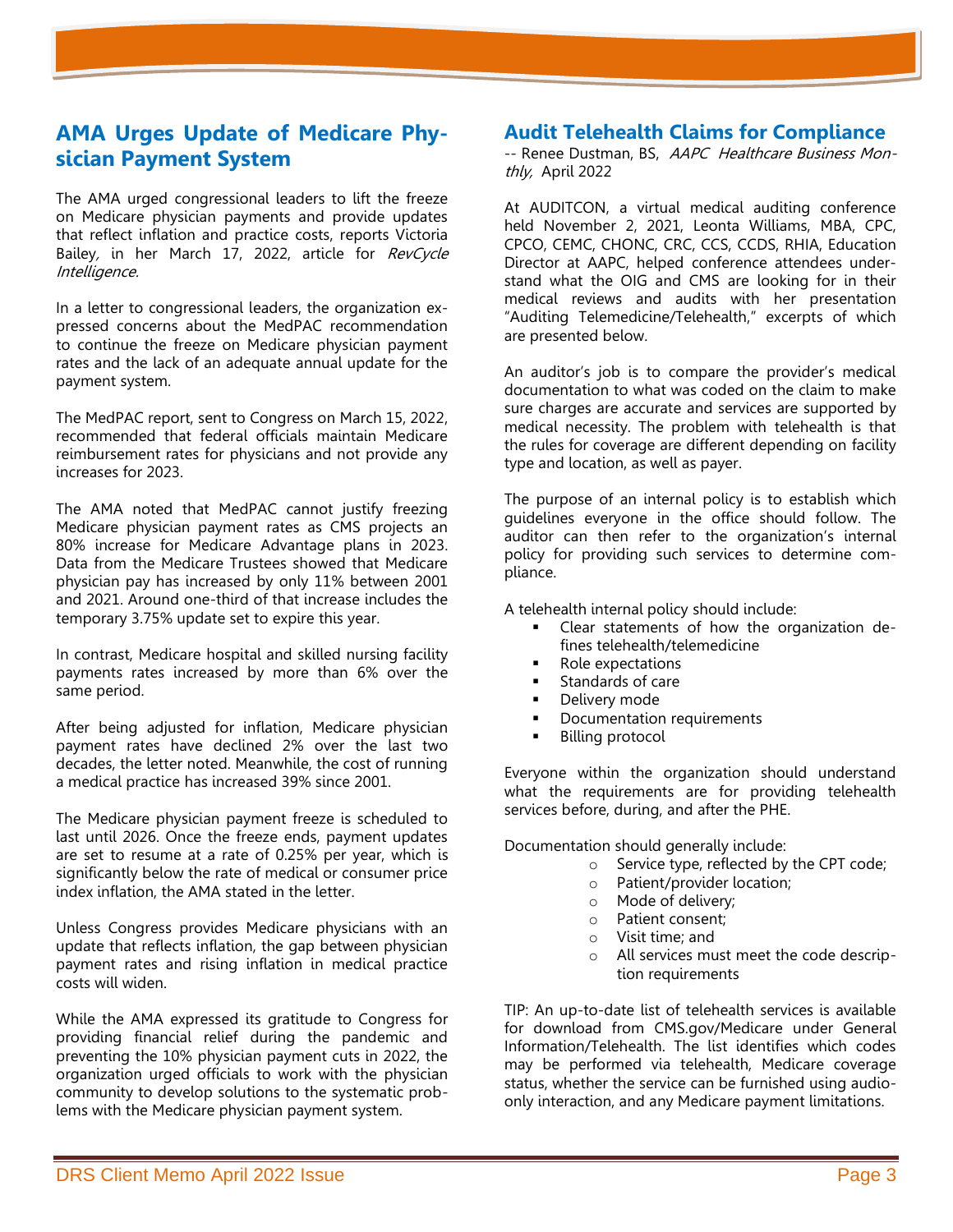# **Nuances of the No Surprises Act**

Don't let this 2022 regulation catch your organization off guard, writes John Aaron, AAS, CPC, AAPC Healthcare Business Monthly, April 2022.

Here are a few key takeaways from the No Surprises Act (NSA).

The NSA generally prohibits out-of-network healthcare providers, facilities, and air ambulance services from billing patients more than the in-network cost-sharing limits for covered non-emergency services furnished in an in-network facility.

The law also adds new notice, consent, and disclosure requirements on the part of providers and plans. For example, providers must disclose information regarding federal and state balance billing protections and how to report violations (except in emergent cases).

Providers must also post this information where the public can see it and in a way the public can decipher it. Standard notice and consent forms for nonparticipating providers and emergency facilities, a model disclosure notice for providers, facilities,health plans, and insurers, and required contact information are available on the CMS website: <https://www.cms.gov/nosurprises>

The No Surprises Act can impose civil monetary penalties of up to \$10,000 per violation. However, penalties can be waived for providers and facilities that do not knowingly act in violation. There's also a hardship exemption available to providers.

Note: The NSA does not supersede the laws in place by states offering surprise billing protections. The NSA only triggers when state laws are not sufficient for patient protections. Federal healthcare program beneficiaries are not protected under the NSA because of existing surprise billing protections.

#### **Good Faith Estimate May Be Required**

An important part of the NSA is the requirement for providers to furnish good faith estimates of charges for scheduled non-emergent care to uninsured or self-pay individuals in advance, or upon request.

You'll want to pay specific attention to the following details:

- ❖ Patient status (self-pay or uninsured)
- ❖ Descriptive listings of qualified items and services
- o Each item or service has to have specific details such as the procedure and supply codes and fees.
- ❖ Time frame notification requirements
- ❖ Differences between the convening and coprovider requirements
	- o A convening provider or convening facility is the provider or facility that schedules an item or service or that receives the initial request for a good faith estimate from an uninsured or self-pay individual.
	- o A co-provider or co-facility is a provider or facility that furnishes items or services in conjunction with a primary item or service such as labs and anesthesia.
		- In 2022, these providers must provide patients with a separate good faith estimate upon request.
		- Beginning Jan. 1, 2023, convening providers' good faith estimates must include coproviders' good faith estimates.

CMS has published assistive documents to help providers stay in compliance with good faith estimate requirements, available for download at:

[https://www.cms.gov/files/document/standard-notice](https://www.cms.gov/files/document/standard-notice-consent-forms-nonparticipating-providers-emergency-facilities-regarding-consumer.pdf)[consent-forms-nonparticipating-providers-emergency](https://www.cms.gov/files/document/standard-notice-consent-forms-nonparticipating-providers-emergency-facilities-regarding-consumer.pdf)[facilities-regarding-consumer.pdf](https://www.cms.gov/files/document/standard-notice-consent-forms-nonparticipating-providers-emergency-facilities-regarding-consumer.pdf)

#### **Advanced Explanation of Benefits May Be Required**

For individuals with certain types of coverage, providers must submit good faith estimates to the individual's plan or issuer. In this case, the NSA requires the health plan or issuer to send the member an Advanced Explanation of Benefits (AEOB).

The patient must receive the AEOB at least three business days before the scheduled service. The AEOB must provide some very specific information, including the good faith estimate from the provider or facility.

#### **Independent Dispute Resolution Process Available**

A major piece of the No Surprises Act revolves around the Independent Dispute Resolution Process (IDRP). In the event of unsatisfactory reimbursement levels or out right denial of payment for services rendered, providers may initiate an arbitration process that enlists the services of a certified IDR entity.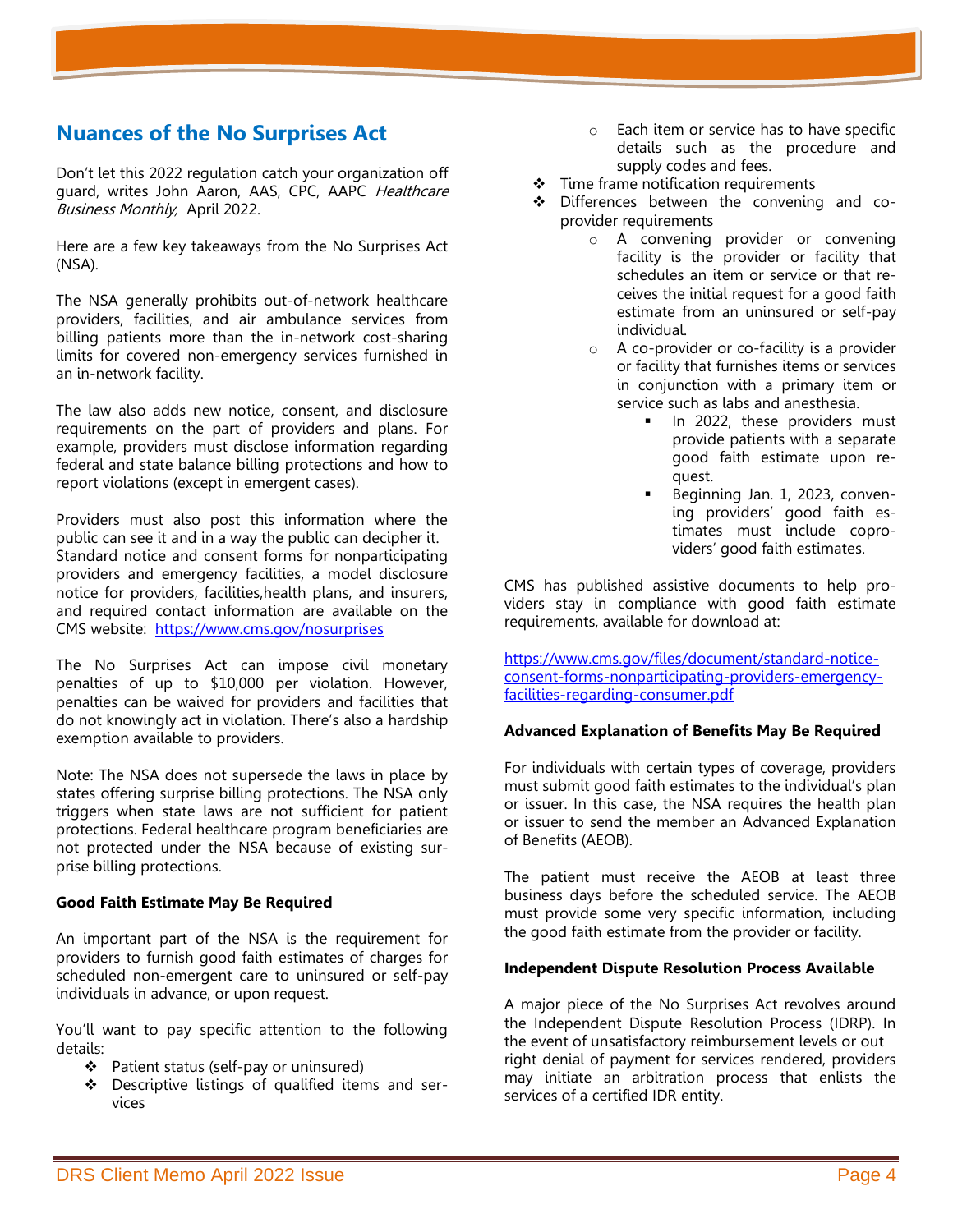**Potential Risks, Benefits of Patient Access to EHR Clinical Notes** – Hannah Nelson, EHR Intelligence, February 8, 2022

Patient access to EHR clinical notes has the potential to improve malpractice liability risks, according to a JAMA Network Open Op-ed written by Charlotte Blease, PhD of Beth Israel Deaconess Medical Center.

ONC's information blocking provisions mandate patient access to eight kinds of EHR notes: those relating to consultation, discharge, history and physical examination, imaging, laboratory tests, pathology, procedures, and progress.

Enhanced patient access to clinical notes could reduce malpractice claims by reducing diagnostic delays, mitigating medical errors, and improving patientclinician relationships, Dr. Blease noted.

Misdiagnosis and delayed diagnosis are leading causes of malpractice claims. Access to EHR data may boost caregiver and patient engagement in the diagnosis and treatment processes, which could potentially help reduce the risk of delays and missed diagnoses.

"Under the law, a finding of malpractice liability requires a finding of patient injury," Dr. Blease said. "Patients who report errors in their health information could therefore prevent physicians from relying on erroneous data that may lead to poor diagnostic or treatment decisions and legal liability."

Additionally, EHR clinical note access could make it easier for patients to obtain legal advice about potential malpractice cases. Access to patients' clinical notes could potentially enable attorneys to perform that function more accurately.

However, offering patients full access to their health information could invite new legal concerns for clinicians as well. Litigation risks could increase if physicians make changes to their clinical notes that reduce documentation quality.

Medical records that are tailored to satisfy patients could mislead other treating clinicians and diminish the quality of care. On the other hand, failure to adjust the tone or content of EHR documentation in light of sharing notes could strain patient-provider relationships and impact decisions to pursue claims. Sharing clinical notes could contribute to clinician burnout due to increased patient queries related to EHR notes.

Dr. Blease also suggested that healthcare organizations provide clinicians with resources to help ensure efficient documentation while maintaining accuracy, clarity, and sensitivity to patients' needs.

Additionally, healthcare organizations should provide patients with training on how to use their patient portals and report documentation errors to clinicians.

# **Avoid Employee Handbook Crises**

Many healthcare businesses have an employee handbook but fail to update them on a regular basis, reports Carol Gibbons and Logan Lutton in their January 24, 2022, article for Physicians Practice.

There have been a large number of changes to employment law over the past couple of years. Your handbook should be reviewed every year after the Supreme Court has ruled on all pending cases and released all their rulings at the end of June, they write.

Excerpted from their article, and summarized below, are some items that you should include in your handbook.

- 1. **Social Media Policy** -- If you have one, you might be surprised to learn that you cannot prohibit employees from posting negative comments about your business on social media, but you can prohibit the use of social media in the work area on business time.
- 2. **At-Will Employment** If your state has an atwill employment law, you should also have a statement that the handbook cannot be considered a contract and that only the head of the company or organization can negotiate changes in an employee's status when necessary. The word 'permanent' can be construed as generating a contract, so don't use it in your handbook.
- 3. **Disciplinary Action** Review this policy carefully. Less is nearly always better than extensive. You should always have a statement that your disciplinary process, while liberal in nature, could result in immediate termination depending on the seriousness of the infraction.
- 4. **Harassment**  The handbook should make clear that you will not tolerate harassment and if any employee experiences or observes harassment it should be reported immediately.